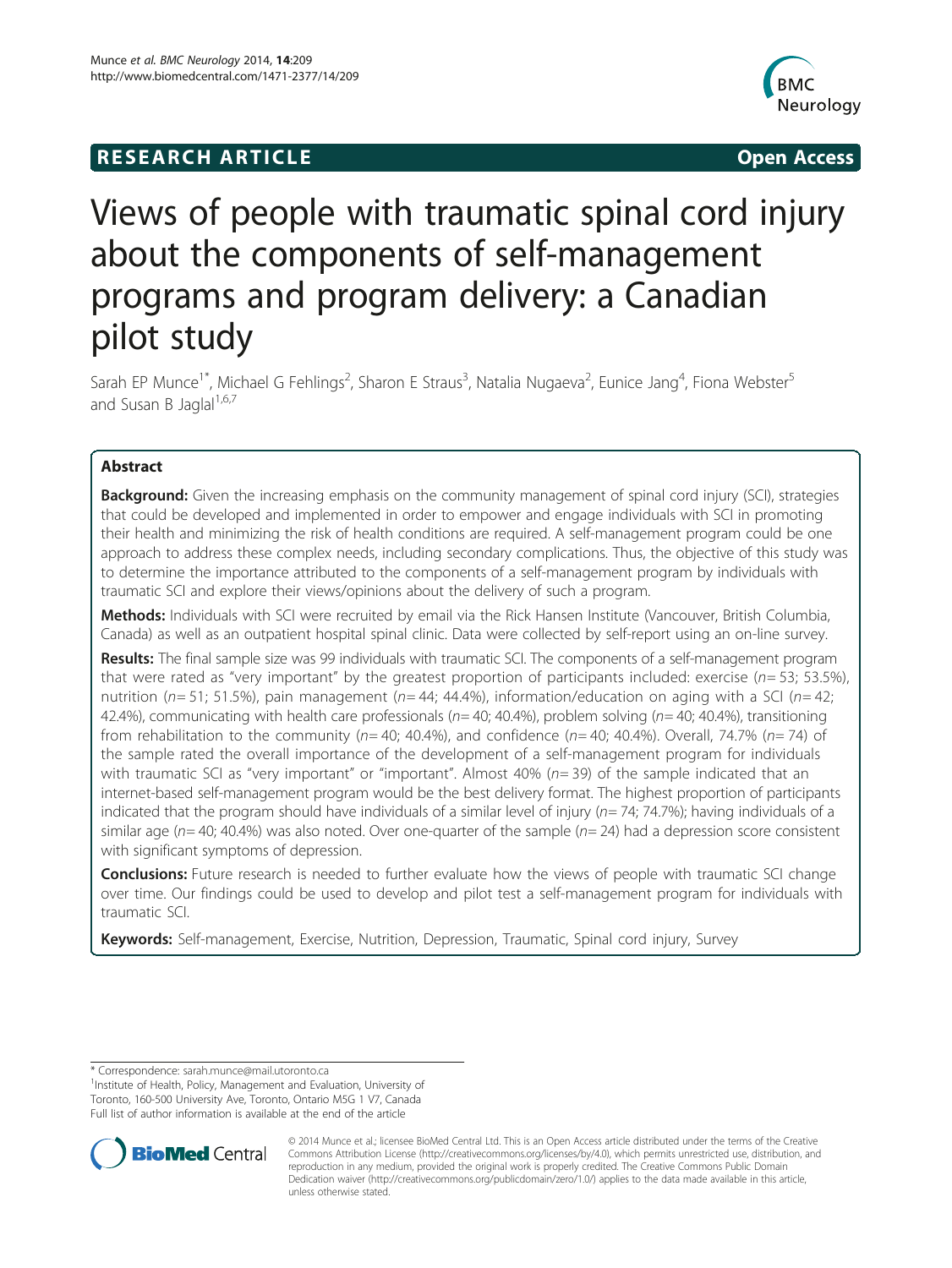## Background

The trend of decreasing length of stay in rehabilitation facilities has led to individuals with spinal cord injury (SCI) entering the community with fewer self-care skills to prevent secondary complications [[1](#page-9-0),[2\]](#page-9-0). Families and others comprising their informal support network also have less time to adjust. As a result, there is evidence to suggest that these reduced lengths of stay in rehabilitation and associated consequences lead to higher rates of secondary complications and subsequent high rehospitalization rates [\[3](#page-9-0)-[5\]](#page-9-0). Furthermore, individuals with a SCI are at particular risk of lifestyle-related diseases including diabetes and heart disease [[6\]](#page-9-0). Given this increasing emphasis on the community management of SCI, strategies that could be developed and implemented in order to empower and engage individuals with SCI in promoting their health and minimizing the risk of health conditions, both those related to their injures and lifestyle-related conditions, are required [\[7](#page-9-0)]. A self-management program could be one approach to address these complex needs, including secondary complications.

Hirsche and colleagues [[8\]](#page-9-0) conducted a qualitative study on the experiences of individuals with neurological conditions, including stroke, multiple sclerosis, and SCI, who participated in the Stanford Chronic Disease Self-Management Program (CDSMP). The CDSMP is one of the most validated and widely used programs [\[9,10\]](#page-9-0). The program is consistent with Bandura's self-efficacy theory, a social cognitive theory that states that the key predictors of successful behaviour change are confidence (self-efficacy) in the ability to carry out an action and expectation that a particular goal will be achieved (outcome expectancy) [\[11\]](#page-9-0). The CDSMP includes the following topics: an overview of self-management principles, exercise, pain and fatigue management, relaxation techniques (e.g., guided imagery and breathing exercises), dealing with depression, nutrition, communicating with family and health professionals, problem solving, and goal setting. The study by Hirsche and colleagues [\[8](#page-9-0)] was the first study to examine the experience or the effect of the CDSMP on individuals with SCI. Individuals with SCI as well as the individuals leading the self-management program in this study suggested the need for a SCIfocused group (e.g., individuals with SCI needed information specific to and modules adapted for people dependent on wheelchairs or with limited mobility). In addition, they also found that when attendant care is an important component, as in the case of individuals with SCI, a different approach may be needed to teach self-management skills (i.e., being an effective director of care, instead of a person who manages care independently) [[8\]](#page-9-0). Specific self-management programs have been developed for other chronic diseases including arthritis (e.g., Arthritis Self-Management Program) [[12\]](#page-9-0) and stroke (e.g., Moving on After Stroke) [\[13](#page-10-0)]. There is a need for both greater understanding of self-management in SCI and detail on the specific components of a self-management program for individuals with SCI. Thus, the objective of this study was to determine the importance attributed to the components of a self-management program by individuals with traumatic SCI and explore their views/opinions about the delivery of such a program. This is the first study of its kind, in Canada or elsewhere, to consider such components, and is the third of a four part study related to factors that should be considered in tailoring self-management programs for individuals with traumatic SCI. These studies are based on the first author's (SM) doctoral dissertation at the University of Toronto. The first qualitative study on the perceived barriers and facilitators to self-management in individuals with traumatic SCI has been published recently [[14](#page-10-0)].

## Methods

#### Study design

A national, cross-sectional study was conducted including individuals with traumatic SCI living in the community in Canada. Research ethics approval was obtained from the University of Toronto (Protocol Reference #26429). All participants provided informed consent prior to completing the survey.

## Participants and recruitment

Eligible participants included individuals who 1) had experienced a traumatic SCI (e.g., a fall, motor vehicle accident, and sporting accidents); 2) were 18 years of age or older; and, 3) were fluent in English. Participants were recruited by email via the Rick Hansen Institute (RHI) and included individuals who had agreed to be contacted for research purposes. RHI is a Canadian-based not-forprofit organization "committed to accelerating the translation of discoveries and best practices into improved treatments for people with SCI" [[15\]](#page-10-0). Additional participants were recruited in person via the outpatient spinal clinic at Toronto Western Hospital. All participants were recruited between January and June 2013.

#### Data collection and survey items

Data were collected by self-report surveys using on-line software, FluidSurveys®. The complete survey is included in Additional file [1.](#page-9-0) The specific content of the survey itself was based on the themes that emerged from the first phase of this study on the facilitators and barriers to self-management in traumatic SCI (i.e., influence of positive/negative mood, self-efficacy) [\[14](#page-10-0)] as well as the important psychological elements (i.e., module on depression)/underlying theory of the CDSMP (i.e., social cognitive theory and self-efficacy) [\[9](#page-9-0)-[11\]](#page-9-0).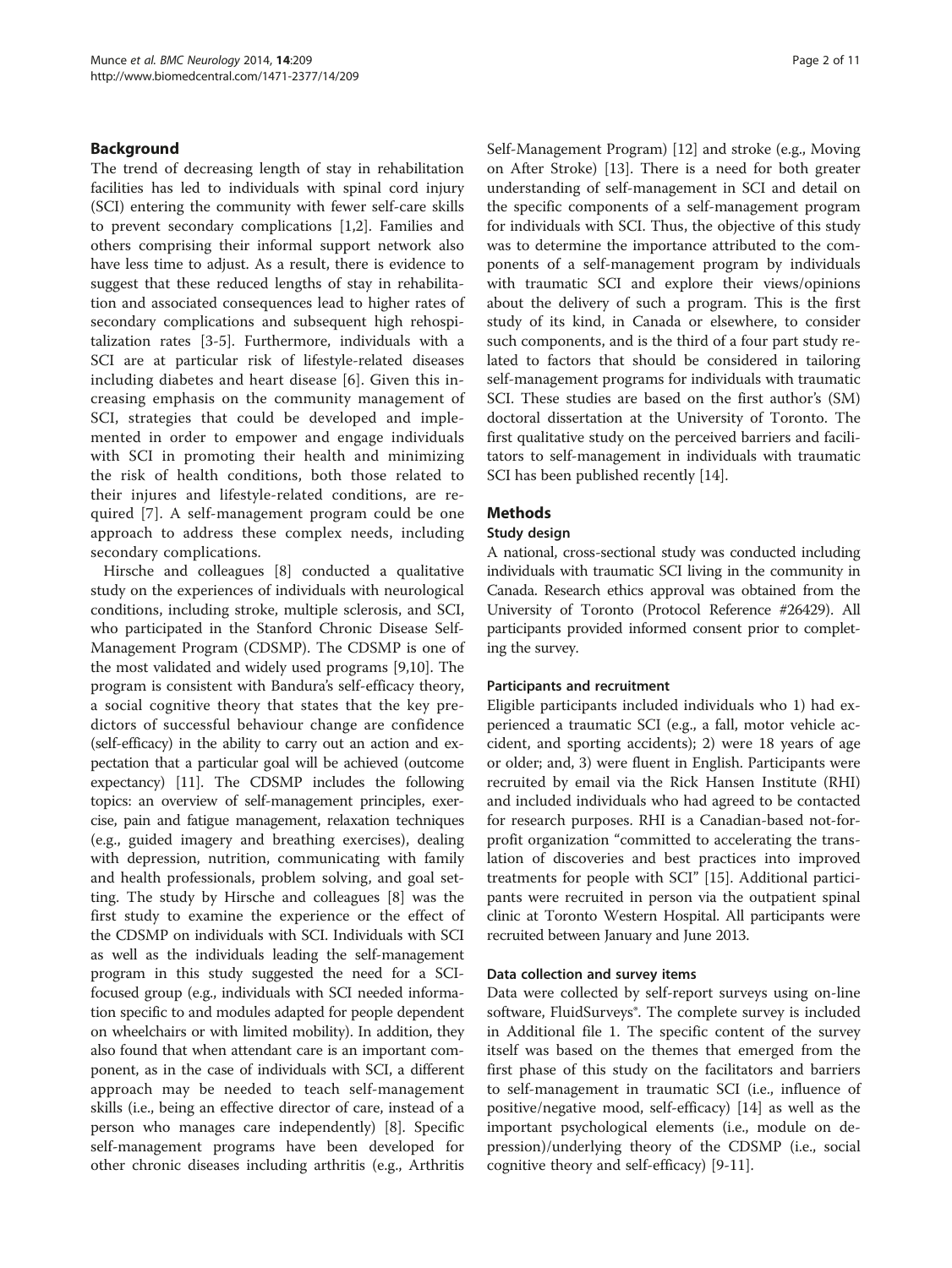Participants were asked to rate the importance of various content modules as well as the overall importance of a self-management program for individuals with traumatic SCI on a Likert-type scale with five response options  $(1 = \text{very unimportant}, 5 = \text{very important})$ . These modules were based on the themes from our previous, qualitative research on the perceived facilitators and barriers to and meaning of self-management in traumatic SCI (e.g., importance of positive outlook and acceptance/ difficulties achieving positive outlook or mood, and maintaining independence/control over care) (e.g., [\[14](#page-10-0)]); as well as the existing modules in the CDSMP (e.g., exercise, pain management, fatigue management). In addition, participants were asked to indicate what they thought would be the best modes of delivery (e.g., internet-based, telehealth system, a series of DVDs), format (e.g., one-onone, in a group setting), construction of program components (e.g., individuals of a similar age, individuals of a similar gender, individuals with a similar level of injury), timing (e.g., during the acute care period, during the rehabilitation period, during the transition from rehabilitation to the community), follow-up periods (e.g., meet again as a group one or two years after the completion of the first program, regular contact with individuals from the group, regular contact with a health care professional), program leader(s) (e.g., health care professional(s) such as a nurse, non-health care professionals, individual(s) who has/have a traumatic SCI), and program organizer(s) (e.g., family physician, physiatrist, case manager).

Standardized questionnaires were also used to capture the qualitative themes generated from the first phase of the study (i.e., [[14\]](#page-10-0)) as well as the important elements of the CDSMP. These standardized questionnaires were embedded within the larger survey. These questionnaires included the Hospital Anxiety and Depression Scale (HADS) [\[16](#page-10-0)], the short version of the Patient Activation Measure (PAM) [[17,18\]](#page-10-0), the Moorong Self-Efficacy Scale (MSES) [[19\]](#page-10-0), and the Pearlin-Schooler Mastery Scale (PMS) [[20](#page-10-0)].

## The Hospital Anxiety and Depression Scale (HADS)

The HADS is a brief, self-report measure that was designed to detect the presence and severity of relatively mild degrees of mood disorder in non-psychiatric, hospital outpatients. It provides separate scores for anxiety and depression. The HADS has 14 items (seven for anxiety and seven for depression) and has established validity and reliability (the Cronbach's alpha for the HADS-Anxiety has a reported mean of 0.83; the HADS-Depression has a reported mean of 0.82) [\[21](#page-10-0)]. Scores range from 0 to 21, with higher scores indicating greater symp-toms of anxiety and depression [[16](#page-10-0)]. Cut-off scores of  $\geq 8$ have been used previously to denote clinically anxious or depressed mood [[22](#page-10-0)].

#### The Patient Activation Measure (PAM)

The PAM is designed to assess an individual's knowledge, skill, and confidence in managing his or her own health care [\[17,18\]](#page-10-0). The short version consists of 13 items and uses a Likert-type agreement scale with four response options (1= strongly disagree, 4= strongly agree). The raw score is calculated by adding all of the responses to the 13 questions and range from 13 to 52. These raw scores are converted into activation scores. The converted activation scores range from 0 to 100. Based on these activation scores, individuals are placed into one of four stages of progressive activation: believes active role is important (PAM score of ≤47.0), has the confidence and knowledge to take action (PAM score of 47.1 to 55.1), is taking action (PAM score of 55.2 to 67.0), and is able to stay the course under stress (PAM score of ≥67.1) [\[17,18,23](#page-10-0)]. Previous research has demonstrated that higher PAM scores are associated with healthy behaviours, a higher likelihood of performing self-management, and higher medication adherence [\[24\]](#page-10-0). Individuals scoring at the lower end of the activation may believe that the physician is the one to "fix" them; mid-range scores may indicate that individuals recognize that they may be involved in their care, but lack the knowledge to do so effectively. Individuals with high PAM scores have gained confidence in their ability to selfmanage and make lifestyle changes. The PAM was developed and validated in insured community-based samples in the US [\[18,23](#page-10-0)].

#### Moorong self-efficacy scale

The MSES was developed to measure an individual's confidence in performing functional, social, leisure, and vocational activities post-SCI. Participants rate their confidence in their ability to complete the 16 tasks on a seven-point Likert scale (1= very uncertain, 7= very certain). The total scale score is obtained by summing the individual item responses and range from 16 to 112. Higher scores indicate higher perceived self-efficacy. Results have confirmed that the MSES is a valid instrument that is sensitive to real-life changes post-SCI [\[19\]](#page-10-0).

#### Pearlin-schooler mastery scale

The PMS measures global sense of personal control. It consists of seven items and participants respond to a five-point Likert scale about the extent to which they agree (5= strongly agree) or disagree (1= strongly disagree) with the various statements. A PMS score ranges from 7 to 35, with a higher score reflecting greater mastery [[20](#page-10-0)].

In addition, socio-demographic and injury-related variables were documented including age, sex, marital status, level of education, level of injury, and time since injury. Multiple iterations of the survey instrument were produced and reviewed by the research team for flow and content.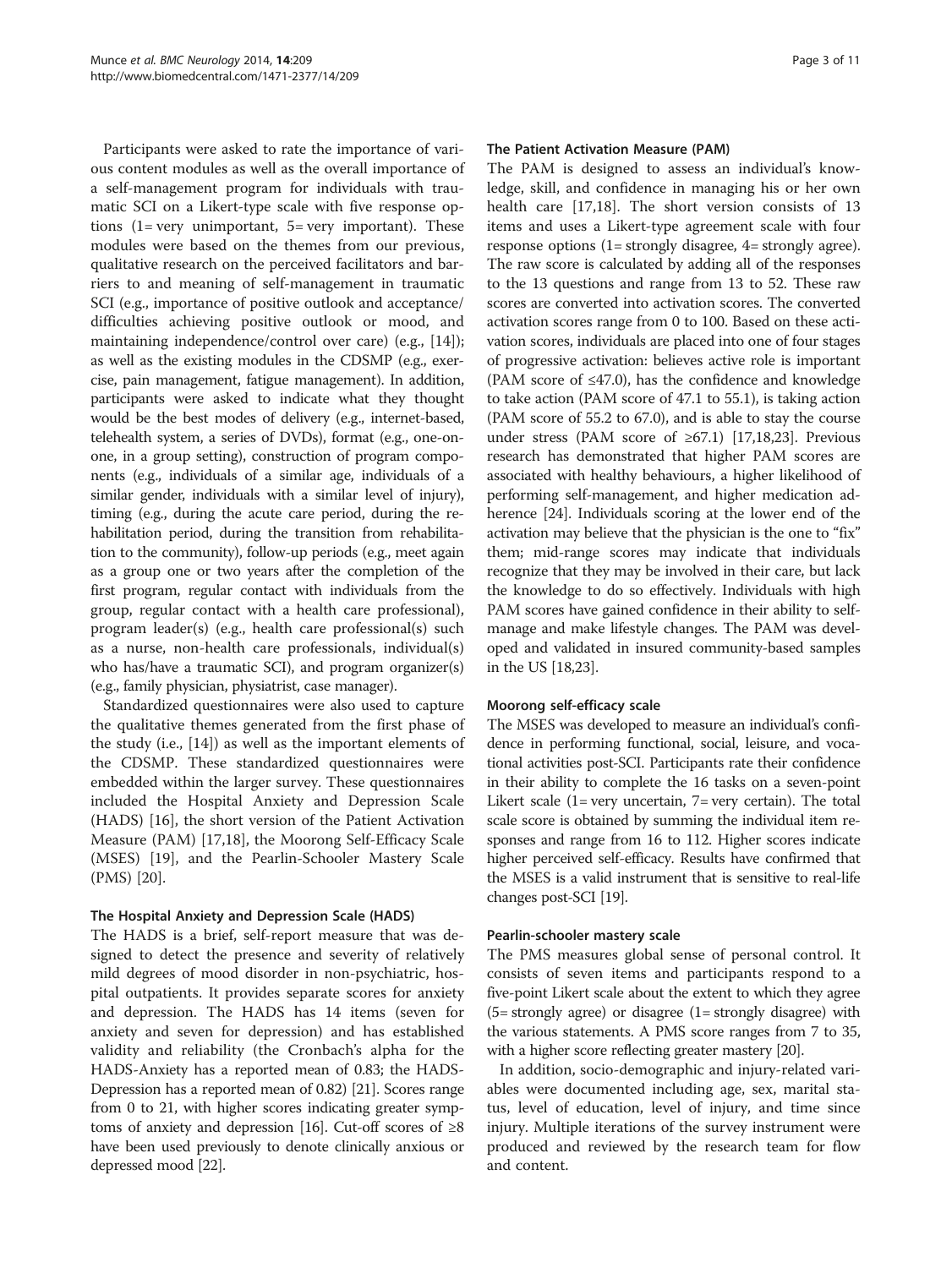#### Data analysis

Descriptive statistics on the recruitment of participants, socio-demographic and clinical characteristics (means, medians, and percentages) were calculated. The participants who completed the survey and the individuals who failed to complete the survey were compared according to age, sex, and level of injury using independent t-test and Chi-Square test, or Mann–Whitney U-test. This was to determine whether the "completion" group was representative of the larger group of eligible individuals identified for the study. The importance of the various content modules of a self-management program, the views related to the delivery, format, construction of program components, follow-up periods, program leader(s), program organizer(s), as well as the overall importance of developing a self-management program have been reported as proportions. To assess how these ratings might relate to the duration of the SCI (i.e., recent five or less years since the time of injury; longer time since injury - six or more years since the time of injury) Chi-Square tests were conducted. Statistics were calculated using the Statistical Package for the Social Sciences software [[25](#page-10-0)].

## Results

#### Response characteristics and sample comparability

The current sample of participants was drawn from the RHI SCI Community database. There were a total of 1417 participants. Of the 1417 participants, 71 did not wish to be contacted for future studies, leaving 1346 participants who did want to be contacted for future studies. A random sample of 300 participants was drawn from this sample of 1346 participants.

Survey invitations were sent to 300 individuals with SCI including individuals with both traumatic and nontraumatic SCI from the RHI; four additional individuals were approached at the Toronto Western Hospital outpatient spinal clinic. The number of individuals with non-traumatic SCI (i.e., and therefore ineligible to participate in the study) was unknown. From this, 145 responded to the survey invitation; with 114 participants completing the entire survey.

Five individuals had injuries of non-traumatic origin and were therefore excluded (109 individuals with traumatic SCI). A further 10 outliers were excluded due to perfect patient activation scores (a measure of selfmanagement behaviour), as per the recommendation of Hibbard and colleagues [\[17,18](#page-10-0)] yielding a final sample size of 99 individuals.

There were no significant differences between individuals who completed the survey  $(n=114)$  and individuals who did not complete the survey  $(n=31)$  in relation to age and gender ( $P > 0.05$ ). However, there was a significant difference between group membership (i.e., individuals who completed the survey and individuals who did not complete the survey) and level of injury (Chi Square  $(2)= 7.915, P<0.05$ ).

#### Sample characteristics

Selected sociodemographic and clinical characteristics are presented in Table [1.](#page-4-0) The majority of the sample was male ( $n= 74$ ; 74.7%) and represented a chronic SCI sample with time since injury ranging from<1-54 years (mean= 17.5 years; median= 16 years). Most participants reported having a family physician  $(n= 94; 94.9\%)$ . Among those that had a family physician, the most common reason for a family physician visit in the past 12 months was for bladder dysfunction (e.g., urinary tract infection) ( $n= 45$ ; 47.9%), followed by pain ( $n=35$ ; 37.2%), and bowel issues  $(n=19; 20.2%)$ . Overall, 88%  $(n= 87)$  of the sample had visited their family physician for any reason in the previous 12 months. Eleven percent ( $n=10$ ) of the sample reported that they had visited their family physician in the past 12 months for depression. However, among this group with a family physician, 25.5% of the sample  $(n=24)$  had a HAD scale depression score consistent with significant symptoms of depression. A third of the sample  $(n=33)$  reported that they had visited the emergency department in the past 12 months; with bladder dysfunction  $(n=9; 27.3%)$  cited by the highest proportion of participants, followed by injury ( $n=6$ ; 18.2%), and pain ( $n=5$ ; 15.2%). Lastly, in terms of the patient activation levels, 7.1% ( $n=7$ ) of the sample were in the "starting to take a role",  $9.1\%$  ( $n=9$ ) were in the "building knowledge and confidence", 21.2%  $(n= 21)$  were in the "taking action", and 62.6%  $(n= 62)$ were in the "maintaining behaviours" segments. Thirteen percent of participants in the highest activation group had a depression score consistent with significant symptoms of depression . Other psychological characteristics of the sample have been reported in Table [2](#page-4-0).

#### Components of a self-management program

The ratings for all of the content modules and overall importance of a self-management program are reported in Table [3.](#page-5-0) The other components including modes of delivery, format, construction of program components, timing, follow-up periods, program leader(s), and program organizer(s) have been reported in Table [4.](#page-6-0) Based on all of these findings, a summary of the proposed components of a self-management program for individuals with traumatic SCI is presented in Table [5](#page-6-0). Some of the components of a self-management program that were rated as "very important" by the greatest proportion of participants included: exercise ( $n=53$ ; 53.5%), nutrition (*n*= 51; 51.5%), pain management (*n*= 44; 44.4%), and confidence (in reducing secondary complications/ promoting wellness) ( $n= 40$ ; 40.4%). Overall, 74.7% ( $n= 74$ )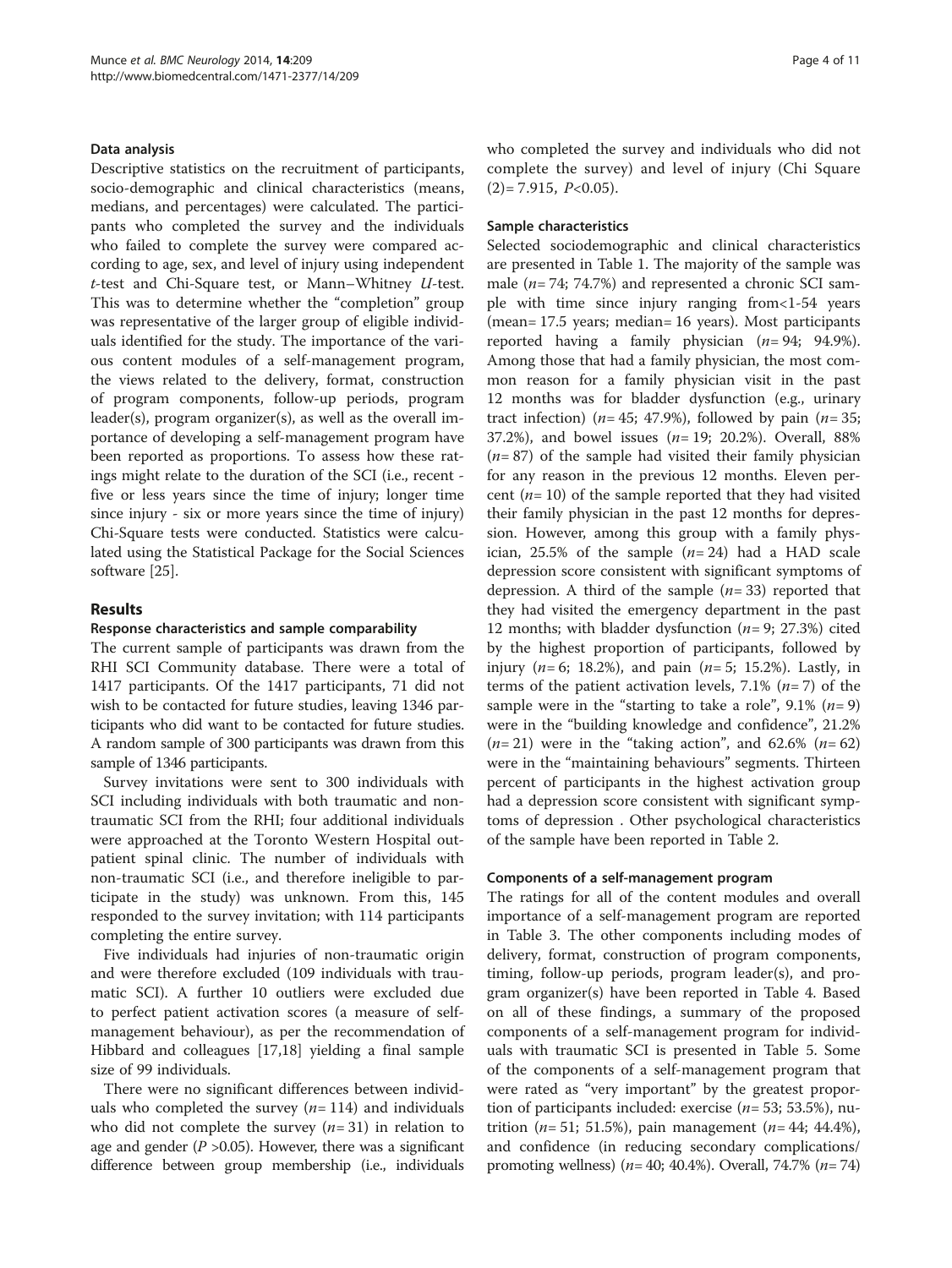<span id="page-4-0"></span>Table 1 Sociodemographic and clinical characteristics of community living individuals with traumatic spinal cord injury

| Characteristic                                                 | N= 99                |
|----------------------------------------------------------------|----------------------|
|                                                                | n (%)                |
| Age-Mean, (s.d.), range, median                                | 50.5, (12.1), 55, 52 |
| Sex                                                            |                      |
| Male                                                           | 74 (74.7)            |
| Female                                                         | 25 (25.3)            |
| <b>Relationship status</b>                                     |                      |
| Married                                                        | 48 (48.5)            |
| Living with a common-law                                       | 6 (6.1)              |
| Widowed/Separated/Divorced                                     | 20 (20.2)            |
| Single, never married                                          | 25 (25.3)            |
| <b>Education</b>                                               |                      |
| Less than high school                                          | 11(11.1)             |
| High school                                                    | 25 (25.3)            |
| Trade certificate/College/University certificate<br>or diploma | 32 (32.3)            |
| Bachelor's degree                                              | 21 (21.2)            |
| Degree above the Bachelor's degree                             | 10(10.1)             |
| Current province*                                              |                      |
| Ontario                                                        | 34 (34.3)            |
| <b>British Columbia</b>                                        | 21 (21.2)            |
| Alberta                                                        | 16 (16.2)            |
| Other                                                          | 28 (28.3)            |
| Have children                                                  |                      |
| Yes                                                            | 60 (60.6)            |
| No                                                             | 39 (39.4)            |
| <b>Primary caregiver</b>                                       |                      |
| Spouse                                                         | 26 (26.3)            |
| Attendant                                                      | 23 (23.2)            |
| No primary caregiver                                           | 39 (39.4)            |
| Other                                                          | 11(11.1)             |
| Home setting                                                   |                      |
| Home without health services                                   | 58 (58.6)            |
| Home with health services                                      | 17 (17.2)            |
| Apartment without health services                              | 15 (15.2)            |
| Other                                                          | 9(9.1)               |
| Level of injury                                                |                      |
| Quadriplegia                                                   | 38 (38.4)            |
| Paraplegia                                                     | 49 (49.5)            |
| Don't know                                                     | 12 (12.1)            |
| Time since injury**-Mean, (s.d.), range, median                | 17.5, (12.3), 54, 16 |
| Etiology                                                       |                      |
| Sport                                                          | 19 (19.2)            |
| Fall                                                           | 15 (15.2)            |
|                                                                |                      |

#### Table 1 Sociodemographic and clinical characteristics of community living individuals with traumatic spinal cord injury (Continued)

| Transport or motor vehicle collision | 50 (50.5) |
|--------------------------------------|-----------|
| Other                                | 15(15.2)  |
| <b>Brain injury</b>                  |           |
| Yes                                  | 7(7.1)    |
| No                                   | 88 (88.9) |
| Don't know                           | 4(4.0)    |
|                                      |           |

\*Representative was achieved from 11 of the 13 provinces and territories in Canada.

\*\*Based on 95 participants.

of the sample rated the overall importance of the development of a self-management program for individuals with traumatic SCI as "very important" or "important".

In terms of modes of delivery,  $39.4\%$  ( $n=39$ ) of the sample thought that an internet-based self-management program would be best, and within this mode of delivery, 29.3%  $(n=29)$  selected a one-on-one format (i.e., one facilitator to one client). In terms of construction of program components, the highest proportion of participants thought that having individuals with a similar level of injury ( $n= 74$ ; 74.7%) would be best; having individuals of a similar age  $(n= 40; 40.4%)$  was also noted. The rehabilitation period ( $n= 42$ ; 42.4%) and the transition from rehabilitation to the community  $(n= 29; 29.3%)$  were viewed as the best times to introduce a self-management program. The majority of the sample  $(n= 88; 88.9%)$ responded positively about the need for a follow-up session or a follow-up program;  $31.3\%$  ( $n=31$ ) thought that the follow-up periods occurring as regular contact with a health

Table 2 Psychological characteristics of community living individuals with traumatic spinal cord injury

| Characteristic                    | $N = 99$                |
|-----------------------------------|-------------------------|
|                                   | Mean $\pm$ SD; n $(\%)$ |
| Depression (HADS)                 |                         |
| Presence of significant symptoms  | 24 (24.2)               |
| Absence of significant symptoms   | 75 (75.8)               |
| <b>Anxiety (HADS)</b>             |                         |
| Presence of significant symptoms  | 32 (32.3)               |
| Absence of significant symptoms   | 67(67.7)                |
| <b>Activitation Level (PAM)</b>   |                         |
| Starting to take a role           | 7(7.1)                  |
| Buidling knowledge and confidence | 9(9.1)                  |
| Taking action                     | 21(21.2)                |
| Maintaining behaviours            | 62(62.6)                |
| Self-efficacy (Total MSES)        | $87.8 \pm 18.6$         |
| <b>Mastery (Total PMS)</b>        | $21.9 \pm 3.9$          |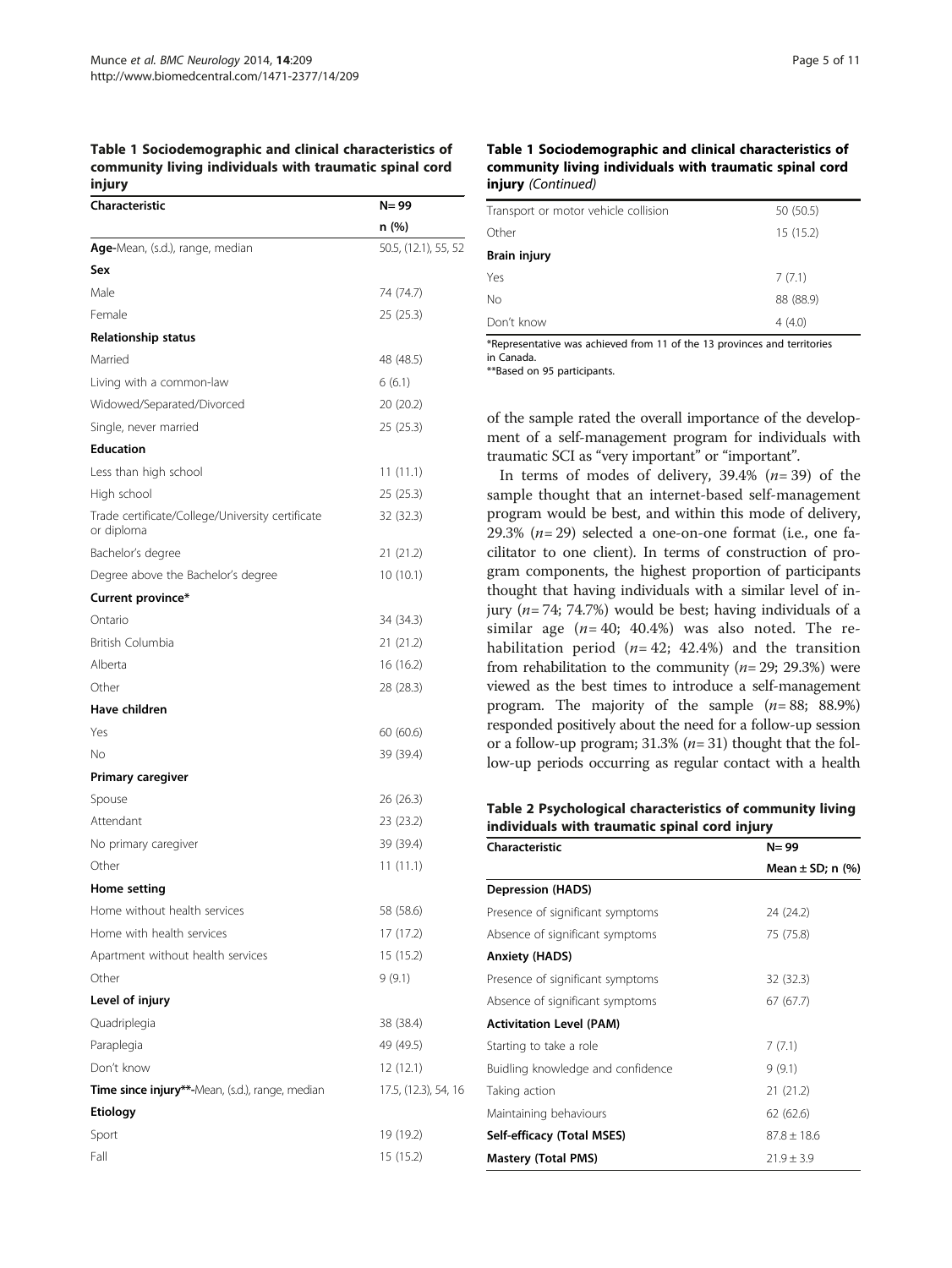| Component                                                    | Very unimportant | <b>Unimportant</b> | Neither important<br>or unimportant | Important | Very important |
|--------------------------------------------------------------|------------------|--------------------|-------------------------------------|-----------|----------------|
|                                                              | n(%)             | n (%)              | n (%)                               | n(%)      | n(%)           |
| Exercise                                                     | 1(1.0)           | 2(2.0)             | 2(2.0)                              | 41(41.4)  | 53 (53.5)      |
| Pain management                                              | 1(1.0)           | 5(5.1)             | 8(8.1)                              | 41(41.4)  | 44 (44.4)      |
| Fatigue management                                           | 0(0.0)           | 5(5.1)             | 16(16.2)                            | 50 (50.5) | 28 (28.3)      |
| Relaxation techniques                                        | 5(5.1)           | 9(9.1)             | 44 (44.4)                           | 32 (32.3) | 9(9.1)         |
| Dealing with depression                                      | 5(5.1)           | 6(6.1)             | 12(12.1)                            | 42 (42.4) | 34 (34.3)      |
| Nutrition                                                    | 2(2.0)           | 3(3.0)             | 0(0.0)                              | 43 (43.4) | 51 (51.5)      |
| Communicating with family                                    | 2(2.0)           | 1(1.0)             | 17(17.2)                            | 43 (43.4) | 36 (36.4)      |
| Communicating with HCPs                                      | 2(2.0)           | 2(2.0)             | 8(8.1)                              | 47 (47.5) | 40 (40.4)      |
| Problem solving                                              | 3(3.0)           | 1(1.0)             | 14(14.1)                            | 41(41.4)  | 40 (40.4)      |
| Goal setting/action planning                                 | 1(1.0)           | 4(4.0)             | 23(23.2)                            | 47 (47.5) | 24 (24.2)      |
| Information/education on aging with a SCI                    | 1(1.0)           | 1(1.0)             | 10(10.1)                            | 45 (45.5) | 42 (42.4)      |
| Information/education on sexuality and SCI                   | 2(2.0)           | 5(5.1)             | 24 (24.2)                           | 50 (50.5) | 18 (18.2)      |
| Relationship issues (e.g., with your spouse)                 | 2(2.0)           | 4(4.0)             | 20(20.2)                            | 41(41.4)  | 32 (32.3)      |
| Confidence                                                   | 2(2.0)           | 1(1.0)             | 13(13.1)                            | 43 (43.4) | 40 (40.4)      |
| Decision making abilities                                    | 2(2.0)           | 3(3.0)             | 13(13.1)                            | 47 (47.5) | 34 (34.3)      |
| Can provide mentorship opportunities                         | 2(2.0)           | 3(3.0)             | 35 (35.4)                           | 43 (43.4) | 16(16.2)       |
| Can receive mentorship opportunities                         | 3(3.0)           | 3(3.0)             | 35 (35.4)                           | 40 (40.4) | 18 (18.2)      |
| Learning about volunteer opportunities                       | 2(2.0)           | 9(9.1)             | 48 (48.5)                           | 29 (29.3) | 11(11.1)       |
| Skills to enter/re-enter to job market                       | 4(4.0)           | 6(6.1)             | 20 (20.2)                           | 36 (36.4) | 33 (33.3)      |
| Issues of transitioning from rehabilitation to the community | 4(4.0)           | 3(3.0)             | 15 (15.2)                           | 37 (37.4) | 40 (40.4)      |
| Overall importance                                           | 25(25.3)         | 0(0.0)             | 0(0.0)                              | 34 (34.3) | 40 (40.4)      |

<span id="page-5-0"></span>Table 3 Importance attributed to the components of a self-management program by community living individuals with traumatic spinal cord injury

Abbreviations: SCI Spinal Cord Injury, HCP Health Care Professional.

care professional would be helpful. One quarter  $(n=25;$ 25.3%) of the sample thought that having the follow-up periods occurring as regular contact with a(n) individual(s) from the group would be helpful. In terms of program leaders,  $38.4\%$  ( $n=38$ ) thought that a health care professional and an individual with a traumatic SCI should deliver the self-management program. Forty-one percent  $(n=$ 41) indicated that an organization such as SCI Canada (a community-based service provider to individuals living with SCI) should organize the self-management program; 37.4% indicated that the rehabilitation team should organize the program. Lastly, in terms of variation by time since injury status and the components of the self-management program, individuals with a longer time since injury were more likely to rate the information/education on aging with a SCI and the relationship issues modules as important/very important compared to their counterparts with a more recent time since injury (Chi Square  $(2) = 7.521$ , *P*<0.05; Chi Square  $(2) =$ 6.305, P<0.05, respectively). No other differences emerged in terms of time since injury status and the components of the self-management program.

## **Discussion**

The objective of the current study was to determine the importance attributed to the components of a selfmanagement program by individuals with traumatic SCI including the importance attributed to various content modules and other characteristics including delivery, format, and construction of program components. To the best of our knowledge this is the first study, in Canada or elsewhere, to examine the views of individuals with traumatic SCI about the components of a selfmanagement program and is one of only a few studies to consider the consumer perspective in the development of a self-management program.

Almost one quarter of the sample had a HAD scale depression score consistent with significant symptoms of depression. Previous research has indicated that major depression is the most common psychological condition associated with SCI, affecting approximately 25% to 30% of individuals with SCI living in the community [\[26\]](#page-10-0). In a review of psychosocial issues in SCI, Post and van Leeuwen [\[27\]](#page-10-0) indicated that six studies had examined anxiety in SCI [\[28-33](#page-10-0)]. Clinically significant symptoms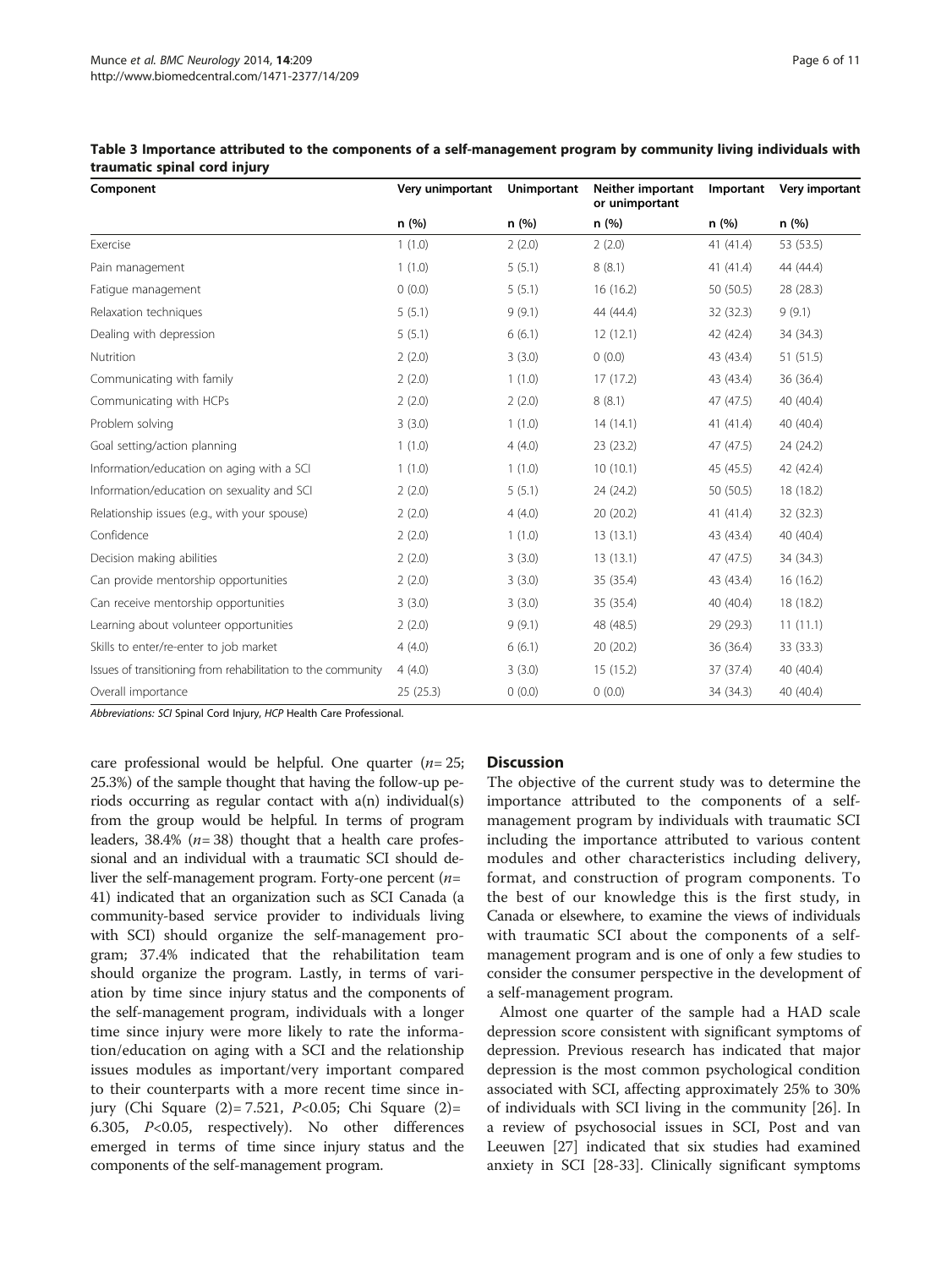## <span id="page-6-0"></span>Table 4 Views of community living individuals with traumatic spinal cord injury about self-management program delivery

| Component                                                                                                                                                         | N= 99     |
|-------------------------------------------------------------------------------------------------------------------------------------------------------------------|-----------|
|                                                                                                                                                                   | n (%)     |
| Mode of delivery                                                                                                                                                  |           |
| Internet-based                                                                                                                                                    | 39 (39.4) |
| A series of DVDs                                                                                                                                                  | 7(7.1)    |
| In person, in the community                                                                                                                                       | 30 (30.3) |
| Other (telehealth system, brochure, by telephone, etc.)                                                                                                           | 23 (23.2) |
| Format                                                                                                                                                            |           |
| One-on-one (i.e., one facilitator to one client)                                                                                                                  | 29 (29.3) |
| Individually (e.g., the client views a webinar individually)                                                                                                      | 22 (22.2) |
| In a group setting with other individuals with traumatic<br>spinal cord injury                                                                                    | 10(10.1)  |
| In a group setting with other individuals with traumatic<br>spinal cord injury together with their caregivers                                                     | 9 (9.1)   |
| In a group setting with other individuals with traumatic<br>spinal cord injury together with their caregivers, but with<br>opportunities for separate discussions | 21 (21.2) |
| Other                                                                                                                                                             | 8(8.1)    |
| Construction of program components                                                                                                                                |           |
| Similar age (=yes)                                                                                                                                                | 40 (40.4) |
| Same gender (=yes)                                                                                                                                                | 29 (29.3) |
| Similar level of injury (=yes)                                                                                                                                    | 74 (74.7) |
| Individuals with non-traumatic SCI (=yes)                                                                                                                         | 26 (26.3) |
| Individuals in a wheelchair (=yes)                                                                                                                                | 28 (28.3) |
| Other (=yes)                                                                                                                                                      | 16 (16.2) |
| Timing                                                                                                                                                            |           |
| During the acute care period                                                                                                                                      | 7(7.1)    |
| During the rehabilitation period                                                                                                                                  | 42 (42.4) |
| During the transition from rehabilitation to the community                                                                                                        | 29 (29.3) |
| Once accustomed to living in the community                                                                                                                        | 11(11.1)  |
| Other                                                                                                                                                             | 10(10.1)  |
| Need for follow-up sessions or program                                                                                                                            |           |
| Yes                                                                                                                                                               | 88 (88.9) |
| No/Don't know                                                                                                                                                     | 11(11.1)  |
| Follow-up periods***                                                                                                                                              |           |
| Meet again as a group 1 or 2 years after                                                                                                                          | 18 (18.2) |
| Regular contact with an individual(s) from the group                                                                                                              | 25 (25.3) |
| Regular contact with a health care professional                                                                                                                   | 31 (31.3) |
| Other                                                                                                                                                             | 16 (16.2) |
| Program leaders                                                                                                                                                   |           |
| Health care professional (e.g., nurse, rehabilitation specialist)                                                                                                 | 38 (38.4) |
| Individual(s) who has/have a traumatic spinal cord injury                                                                                                         | 19 (19.2) |
| Combination of any of the choices above                                                                                                                           | 38 (38.4) |
| Other (e.g., non-health care professionals, individual(s)<br>who has/have a neurological conditions)                                                              | 4(4.0)    |

#### Table 4 Views of community living individuals with traumatic spinal cord injury about self-management program delivery (Continued)

| Program organizers                                          |           |
|-------------------------------------------------------------|-----------|
| Family physician                                            | 3(3.0)    |
| Physiatrist                                                 | 3(3.0)    |
| Case manager                                                | 4(4.0)    |
| Staff in the acute care team                                | 1(1.0)    |
| Staff in the rehabilitation team                            | 37 (37.4) |
| An organization such as the Canadian Paraplegic Association | 41(41.4)  |
| Staff in the home care team                                 | 2(2.0)    |
| Other                                                       | 8(8.1)    |
| ***Based on 90 participants.                                |           |

of anxiety in SCI have been previously reported as ranging from 13.2% to 40%. To the best of our knowledge, this is the first study to use the PAM in a sample of individuals with SCI. Almost two thirds of the current sample were in the "maintaining behaviours" segment of patient activation/self-management. This proportion was

## Table 5 Summary of the views of community living individuals with traumatic spinal cord injury about the components of a self-management program and program delivery

| Component                             | <b>Description</b>                                                                                                             |
|---------------------------------------|--------------------------------------------------------------------------------------------------------------------------------|
| Content modules                       | -Exercise                                                                                                                      |
|                                       | -Nutrition                                                                                                                     |
|                                       | -Pain management                                                                                                               |
|                                       | -Communicating with health care<br>professionals (e.g., mood) and/or<br>directing care                                         |
|                                       | -Dealing with depression                                                                                                       |
|                                       | -Problem solving                                                                                                               |
|                                       | -Confidence (i.e., self-efficacy)                                                                                              |
|                                       | -(Preventing) bowel/bladder dysfunction                                                                                        |
|                                       | -(Preventing) injury                                                                                                           |
| Mode of delivery                      | Internet-based                                                                                                                 |
| Format                                | One-on-one (i.e., one facilitator to one client)                                                                               |
| Construction of program<br>components | Individuals with a similar level of injury, age                                                                                |
| Timing                                | Rehabilitation or transition from rehabilitation<br>to the community periods                                                   |
| Follow-up periods                     | Occurring as regular contact with a health<br>care professional and/or regular contact<br>with an individual(s) from the group |
| Program leaders                       | Health care professional and an individual<br>with a traumatic SCI                                                             |
| Program organizers                    | Organization such as Spinal Cord Injury<br>Canada or rehabilitation team                                                       |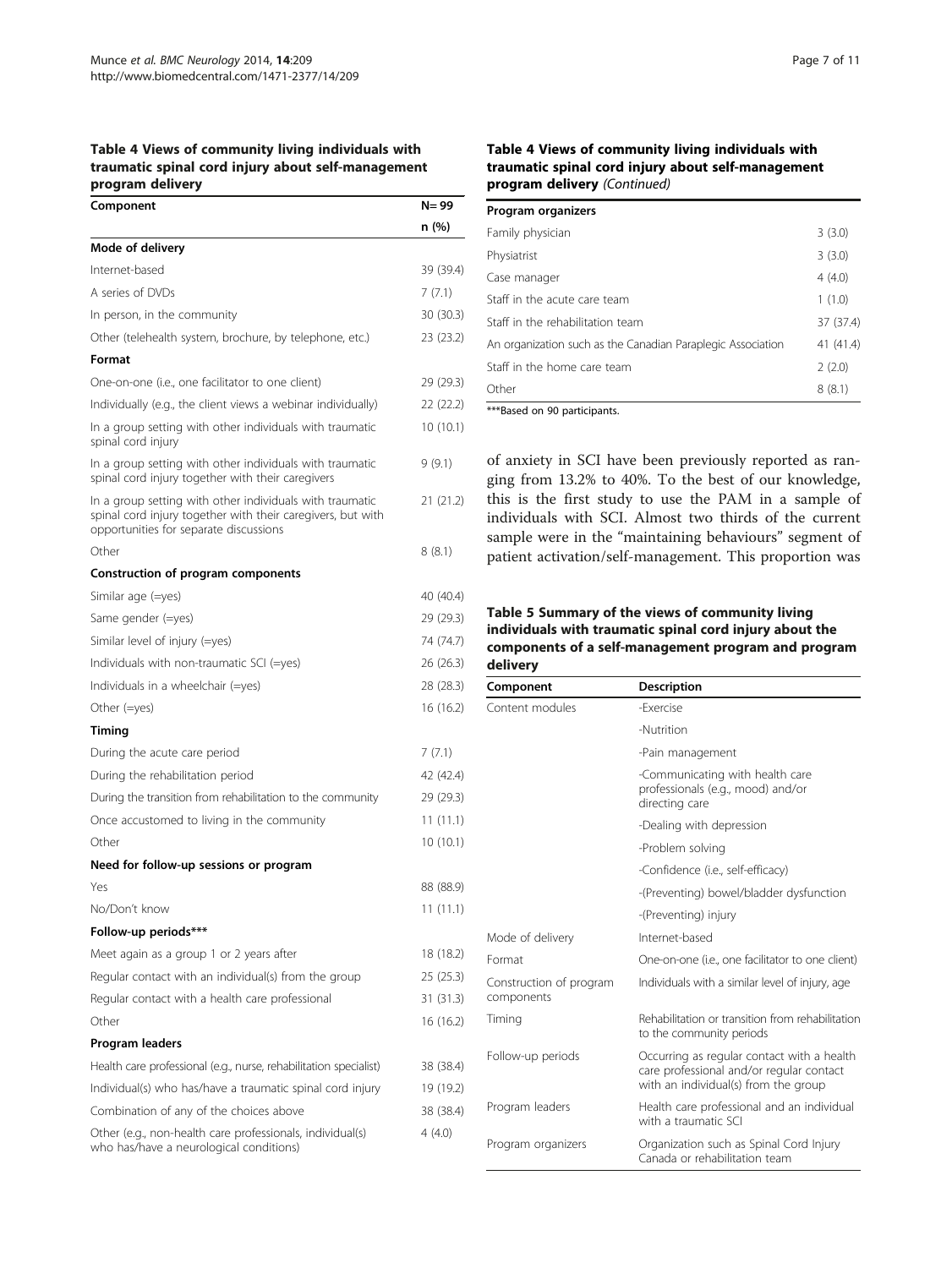inconsistent with previous findings from a national (US) sample on individuals 45 years and older, demonstrating 22% were in the "maintaining behaviours" segment of patient activation/self-management [\[18,23\]](#page-10-0). Rask and colleagues [\[34](#page-10-0)] similarly determined that 62% of their participants were in the highest stage of activation in their study of underprivileged individuals with diabetes. Consistent with the conclusions of Rask and colleagues [[34\]](#page-10-0), future research is needed to confirm the findings related to patient activation in the present study, and explore the use of adapted activation measures that might better differentiate levels of readiness for selfmanagement among individuals with (traumatic) SCI, specifically. Lastly, there has been a lack of studies on mastery in SCI. Lannem and colleagues [\[35\]](#page-10-0) demonstrated that perception of exercise mastery was negatively related to exercise in persons with incomplete SCI, in contrast to those with complete lesions. Kinder [[36](#page-10-0)] previously outlined a model of 'hardiness' in SCI. This model included taking responsibility for decisions (control), making a commitment to choices (commitment), and creating alternatives to problems (challenge). It was determined that in those demonstrating (high) 'hardiness', control was associated with making decisions based on choices of care, commitment was associated with achieving goals and maintaining independence, and challenge was associated with solving problems and attaining mastery [[36](#page-10-0)]. Mastery experience (i.e., actual performance of a behavior or task) is believed to be the most powerful source of information influencing self-efficacy [[11](#page-9-0)]. Thus, future research should continue to explore the role of mastery in SCI and its impact on other mental health outcomes.

Many of the content modules that were rated as important for a self-management program were existing modules of the CDSMP, as outlined above, including exercise, nutrition, pain management, communicating with health care professionals, problem solving, and confidence. At the same time, the importance assigned to the modules on exercise and nutrition in the current study is in line with our previous, qualitative research on the meaning of self-management in traumatic SCI. Our research determined that part of the meaning of selfmanagement according to individuals with traumatic SCI and their (mainly family) caregivers included the notion of "wellness awareness" which included lifestyle practices/changes including good nutrition, vitamin supplementation, exercise, and relaxation that these participants associated with living well and maintaining/ optimizing health [unpublished observations; Munce, Webster, Fehlings, Straus, Jang, & Jaglal]. Wellness/health promotion interventions (i.e., focusing on exercise and nutrition) are resources that allow the individual to choose behaviours to enhance and sustain quality of life within the context of living with a chronic disabling condition [\[37](#page-10-0)], and thus could increase the individual's sense of control over his or her care (i.e., self-efficacy). Healthier lifestyles are unequivocally linked to better health care outcomes as well as better health and reduced health risks and potentially life-saving for these individuals.

Approximately 40% of the current sample indicated that a module on increasing confidence was "extremely important", a finding which is consistent with the importance/centrality of self-efficacy in the CDSMP [\[9,10](#page-9-0)]. We also previously determined the importance of the individual with SCI maintaining control over care as an important facilitator to self-management in SCI [[14\]](#page-10-0). Furthermore, more than three-quarters of the sample rated the inclusion of a module on "dealing with depression" as "very important" or "important". This finding is consistent with our previous findings on the importance of positive and negative mood as either a facilitator or barrier to self-management [[14\]](#page-10-0). The fact that one quarter of the current sample had symptoms of depression and yet only ten percent of the sample had visited their family physician for their depression/symptoms of depression may be related to the stigma of mental illness/seeking help for mental illness [[38](#page-10-0)]. Furthermore, given the fact that the "communicating with health care professionals" module was rated as important, this finding may relate to a difficulty introducing the topic of mood/ depression, specifically, with a health care professional and a desire for some skills/confidence to introduce the topic. Moreover, the low rate of family physicians visits related to depression found in the current study has been previously identified and may be because the ongoing physical/ medical concerns of individuals with SCI are given priority over the emotional concerns of individuals with SCI [[38](#page-10-0)]. Overall, more research is needed to examine the barriers to care that may be contributing to the low rates of depression treatment in SCI as well as to systematically study treatments for depression (e.g., coping effectiveness training) after SCI [[39](#page-10-0)].

A module on "information/education on aging with a SCI" was also rated as an important module. As progress in health care and rehabilitation treatment has improved, individuals with more complex needs, including chronic conditions such as diabetes and heart disease, are surviving [\[6](#page-9-0)]. Indeed, individuals with a longer time since their injury were more likely to rate this module as important/very important as compared to their counterparts with a more recent time since injury. This finding likely reflects an emerging relevance of the module. Aging with a SCI was found to be a cross-cutting theme in our previous, qualitative research: aging/chronic conditions were found to be a complicating factor in maintaining positive physical (i.e., secondary complications)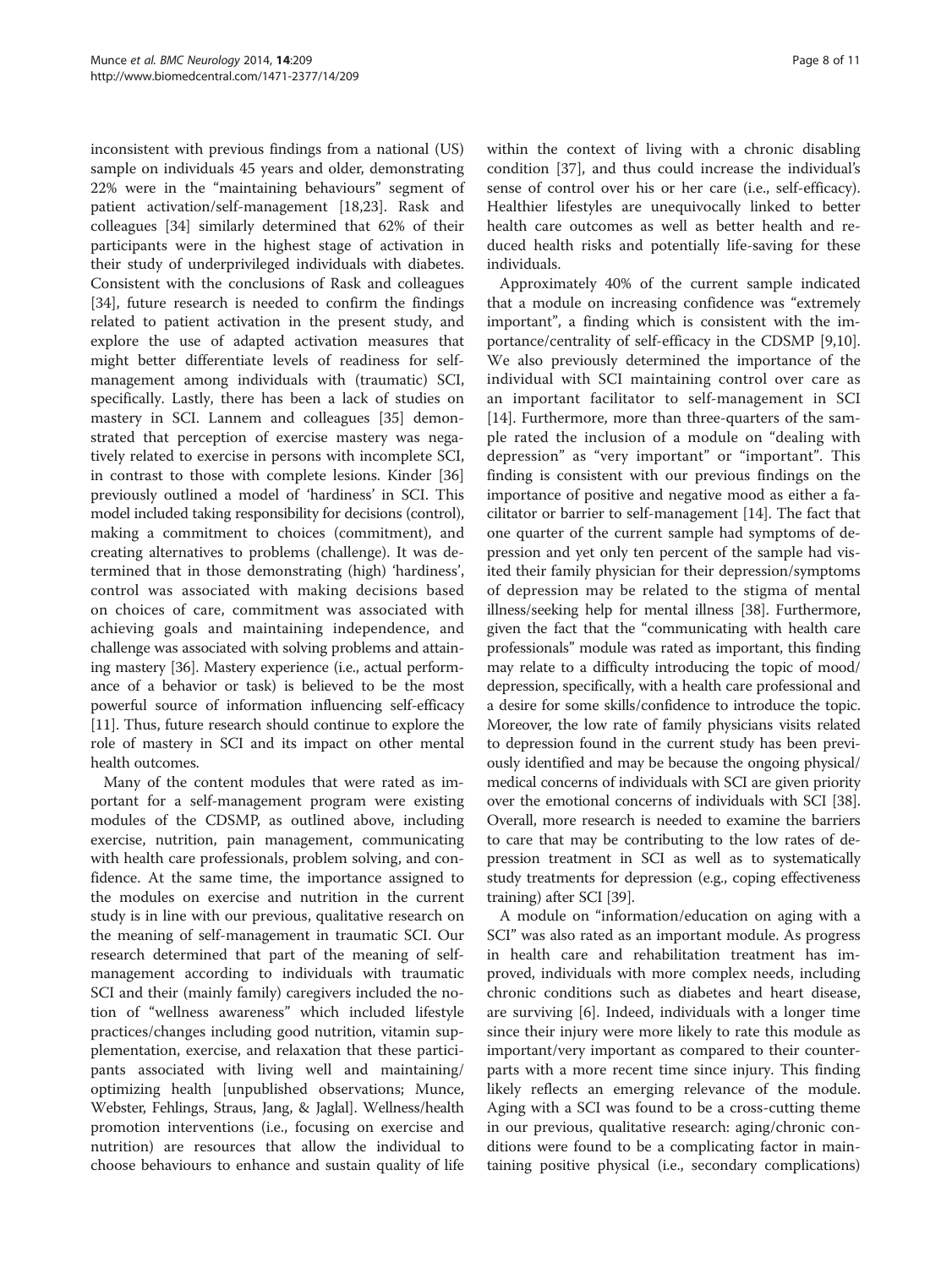and mental health (i.e., mood) [[14\]](#page-10-0). Based on the most commonly cited reasons for a family physician/emergency department visit, modules on (preventing) bowel/ bladder dysfunction and injury are recommended, although these were not included as module/content response options on the survey. Individuals with a longer time since injury were also more likely to rate the relationship issues module as important/very important compared to their counterparts with a more recent time since injury. It is likely that once individuals with traumatic SCI become experienced/expert in managing their health (i.e., monitoring for secondary complications), they can then turn their attention to/are motivated to work on their relationship issues. Lastly, while the majority of the sample rated the overall importance of the development of a self-management program for individuals with traumatic SCI as "very important" or "important", one-quarter of the sample indicated that the development of a self-management program was "very unimportant". This finding may reflect health-system level barriers including, access and availability of services and models of care, which limit the ability to create the optimal conditions for self-management among individuals with traumatic SCI (i.e., a self-management program is not viewed as important if the health system does not have the characteristics needed to support the individual's selfmanagement) [\[14](#page-10-0)]. Future studies should aim to understand the reasons why self-management may not be considered as important among particular sub-groups of individuals with traumatic SCI.

The greatest proportion of participants thought that an internet-based self-management program would be best. Internet-based applications/tools are recognized as having the potential to overcome barriers to self-management skills including cost and access (e.g., delivery independent of time and location) [\[40\]](#page-10-0). We previously highlighted lack of accessibility as one of the barriers to self-management (e.g., accessing buildings, difficulties with accessing physician offices and/or exam tables, distance/transportation) [\[14\]](#page-10-0), and thus the view that an internet-based program would be the best delivery format for a self-management program is consistent with the need to address barriers with respect to accessibility. On-line self-management programs have previously demonstrated improvements in self-efficacy and patient activation when compared to usual care e.g., [[41](#page-10-0)].

Almost one third of participants thought that a oneon-one format (i.e., one facilitator to one client, in real time) would be best, which may reflect a need/desire for more intensive/individualized support given the potential physical (e.g., secondary complications) and emotional complexities of living with a SCI. At the same time, group programs include the benefit of peer support and opportunities for interaction [[42\]](#page-10-0). Almost 40% of

participants thought that both a health care professional and an individual with a SCI should deliver the program. This is not unlike other self-management programs which can be led by both a health care professional and a trained peer leader who has the same condition as the participants. Again, this view may reflect a desire to address both the physical (i.e., via the health care professional) and emotional (i.e., via the peer leader) complexities of a SCI. In terms of construction of program components, almost 75% of participants indicated that having individuals with a similar level of injury would best suit their needs. A program composed of individuals of a similar age was also noted. The importance of this matching has been recognized in previous studies whereby demographic/clinical information such as age, race, and etiology of injury was considered when assigning a potential mentee to a mentor [[43](#page-10-0)]. While some of these findings may seem incongruous, this combination of format and construction of program components is consistent with the internet-based CDSMP that Lorig and colleagues [[41](#page-10-0)] have implemented in diabetes. For example, participants are able to log on individually to sessions and can use a "Post Office" where they are able to write individual messages to a facilitator. At the same time, participants are asked to respond to weekly questions (e.g., "What problems do you have because of your diabetes?) and make a specific action plans. The questions and action plans are posted on the bulletin boards in the Discussion Centre, where they can be seen by all participants. Thus, based on the present findings, the format and construction of program components, as described by the internet-based CDSMP in diabetes, may be relevant to individuals with traumatic SCI - they could use the "Post-Office" for a one-on-one interaction with the facilitator, but at the same time, think that having individuals of a similar level of injury would be best for interactions in the Discussion Centre. The rehabilitation or the transition from rehabilitation to the community period were viewed as the best times to introduce a self-management program. Given the importance of motivation/readiness to change in self-management [\[42,44,45](#page-10-0)], this represents a key implementation consideration. Lastly, the majority of participants thought that an organization such as SCI Canada should be responsible for organizing the program. Given that SCI Canada already organizes a peer support counseling program, some existing infrastructure (staff, peer mentors) could likely be used for the organization of a self-management program.

The current study acknowledges some limitations, especially with respect to the generalizability of our study findings. Although the sampling frame was national, the resulting sample was small and may not be representative of the population of people with traumatic SCI in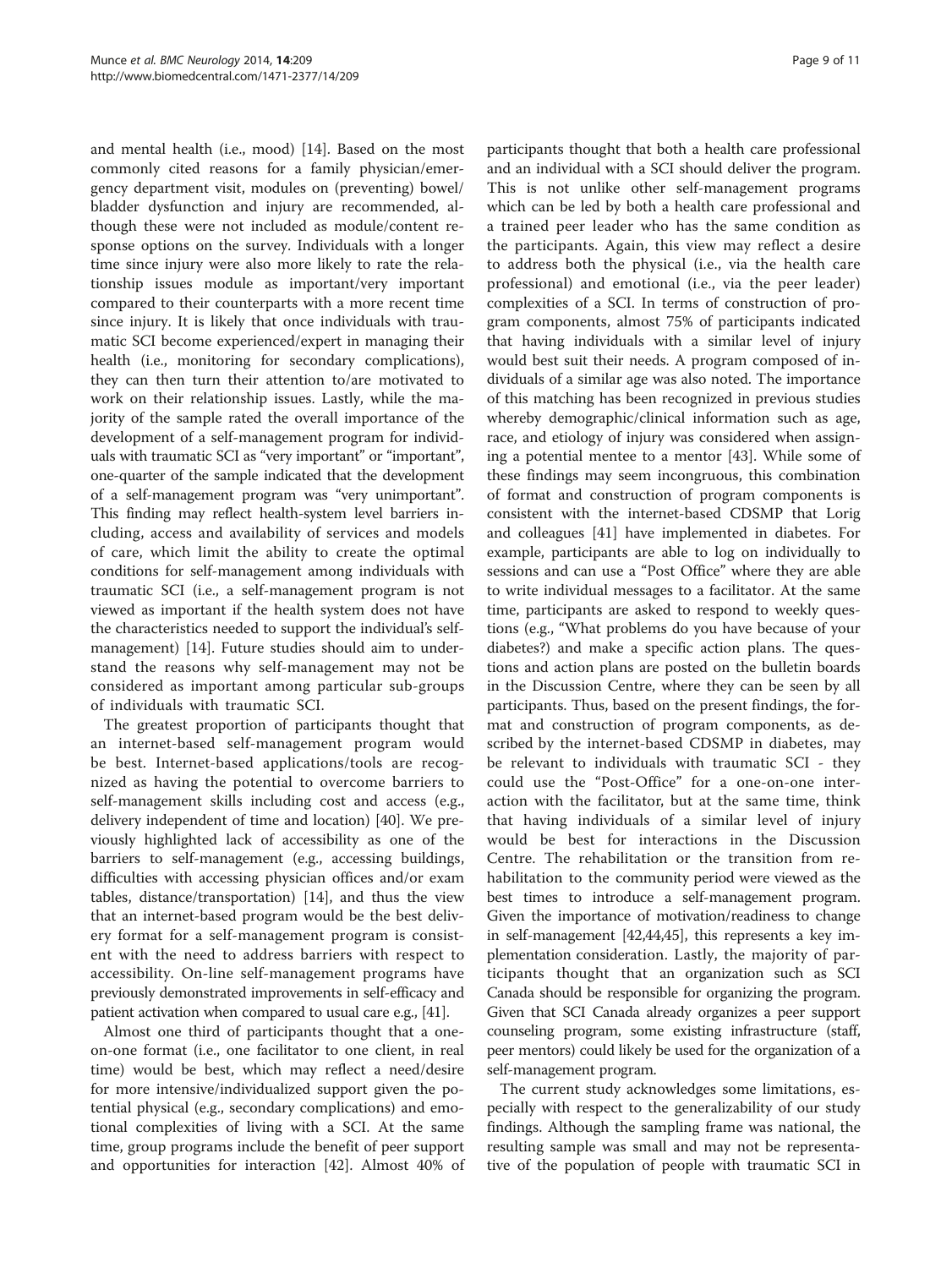<span id="page-9-0"></span>Canada. Thus, it is likely that it was not representative of the broader group of individuals with traumatic SCI. Instead the current sample likely represented a more engaged and healthier group of individuals with traumatic SCI (e.g., 95% of the sample reported having a family physician; 62.6% were in the "maintaining behaviours" segment of self-management/activation; all participants wished to be contacted for research purposes). The generalizability of the study findings to individuals with non-traumatic SCI is unknown, although the study findings may be limited to individuals with traumatic SCI as individuals with nontraumatic SCI tend to be older and include more females [[46](#page-10-0)]. Thus, this may mean, for example, that fewer individuals with non-traumatic SCI would assign importance to a module on exercise (i.e., older individuals would likely have more comorbidities and could be more interested in the module on aging with a SCI; females with SCI may already be more comfortable than their male counterparts in terms of speaking with their family members and/or a health care professional and therefore assign less importance to these modules). Furthermore, the management of SCI varies globally [\[47\]](#page-10-0), and thus, the current results may be specific to the Canadian context. The design of the current study is cross-sectional and therefore it is unknown how these perspectives on the components of a self-management program change over time. Future research should explore this in greater detail.

## Conclusions

The current study is, to the best of our knowledge, the first of its kind, in Canada or elsewhere, to determine the importance attributed to components of a self-management program by individuals with traumatic SCI. Many of the modules of a self-management program that were rated as important were existing modules of the CDSMP. At the same time, the importance assigned to the modules on exercise and nutrition is in line with our previous, qualitative research and a wellness/health promotion approach for selfmanagement in this population e.g., [\[14](#page-10-0)]. Various implementation considerations were determined including an internet-based delivery format, likely to address issues of accessibility. Future research is needed to further evaluate how the views of people with traumatic SCI change over time. Our findings could be used to develop and pilot test a selfmanagement program for individuals with traumatic SCI.

## Additional file

[Additional file 1:](http://www.biomedcentral.com/content/supplementary/s12883-014-0209-9-s1.docx) Survey on Considerations for Self-Management Support for Individuals with Traumatic Spinal Cord Injury.

#### Abbreviations

CDSMP: Chronic Disease Self-Management Program; HADS: Hospital Anxiety and Depression Scale; PAM: Patient Activation Measure; RHI: Rick Hansen Institute; SCI: Spinal cord injury.

#### Competing interests

The authors declare that they have no competing interests.

#### Authors' contributions

SEPM designed the study, in consultation with all other authors, as part of her doctoral dissertation. SEPM collected the data and analyzed the data in consultation with all other authors. All authors reviewed and revised the manuscript critically for important intellectual content. All authors read and approved the final manuscript.

#### Acknowledgements

SEP Munce was supported by a Frederick Banting and Charles Best Doctoral Research Award from the Canadian Institutes of Health Research and a Knowledge Translation Canada Fellowship Award. We are grateful to the Rick Hansen Institute and Toronto Western Hospital for assisting us in the recruitment of participants.

#### Author details

<sup>1</sup>Institute of Health, Policy, Management and Evaluation, University of Toronto, 160-500 University Ave, Toronto, Ontario M5G 1 V7, Canada. <sup>2</sup> Department of Surgery, Division of Neurosurgery, University of Toronto, Toronto, Ontario, Canada. <sup>3</sup>Li Ka Shing Knowledge Institute of St. Michael's Hospital, Toronto, Ontario, Canada. <sup>4</sup> Department of Applied Psychology & Human Development, Ontario Institute for Studies in Education, Toronto, Ontario, Canada. <sup>5</sup>Department of Family and Community Medicine University of Toronto, Toronto, Canada. <sup>6</sup>Department of Physical Therapy University of Toronto, Toronto, Canada. <sup>7</sup>Toronto Rehabilitation Institute Toronto, Canada.

#### Received: 13 December 2013 Accepted: 10 October 2014 Published online: 21 October 2014

#### References

- 1. Chen D, Apple DF Jr, Hudson LM, Bode R: Medical complications during acute rehabilitation following spinal cord injury–current experience of the model systems. Arch Phys Med Rehabil 1999, 80:1397–1401.
- 2. McColl MA, Aiken A, McColl A, Sakakibara B, Smith K: Primary care of people with spinal cord injury. Can Fam Physician 2012, 58:1207–1216.
- 3. Jones ML, Evans RW: Outcomes in a managed care environment. Top Spinal Cord Injury Rehabil 1998, 3:61–73.
- 4. Jaglal SB, Munce SEP, Guilcher SJT, Couris CM, Fung K, Craven BC, Verrier M: Health system factors associated with rehosptialisations after traumatic spinal cord injury: a population-based study. Spinal Cord 2009, 47:604–609.
- 5. Munce SEP, Guilcher SJT, Couris CM, Fung K, Craven BC, Verrier M, Jaglal SB: Physician utilization among adults with traumatic spinal cord injury in Ontario: a population-based study. Spinal Cord 2009, 47:470–476.
- 6. Vaidyanathan S, Soni BM, Gopalan L, Sett P, Watt JW, Singh G, Bingley J, Mansour P, Krishnan KR, Oo T: A review of the readmissions of patients with tetraplegia to the Regional Spinal Injuries Centre, Southport, United Kingdom, between January 1994 and December 1995. Spinal Cord 1998, 36:838–846.
- 7. Kroll T, Neri MT, Ho P-S: Secondary conditions in spinal cord injury: results from a perspective survey. Disabil Rehabil 2007, 29:1229–1237.
- 8. Hirsche RC, Williams B, Jones A, Manns P: Chronic disease self-management for individuals with stroke, multiple sclerosis and spinal cord injury. Disabil Rehabil 2011, 33:1136–1146.
- 9. Lorig KR, Sobel D, Stewart A, Brown B, Bandura A, Ritter P, Gonzalez V, Laurent D, Holman H: Evidence suggesting that a chronic disease selfmanagement program can improve health status while reducing hospitalization: a randomized trial. Med Care 1999, 37:5–14.
- 10. Lorig KR, Ritter P, Stewart AL, Sobel DS, Brown BW Jr, Bandura A, Gonzalez VM, Laurent DD, Holman HR: Chronic disease selfmanagement program: 2-year health status and health care utilization outcomes. Med Care 2001, 39:1217–1223.
- 11. Bandura A: Health promotion by social cognitive means. Health Educ Behav 2004, 31:143–164.
- 12. Lorig K, Ritter PL, Plant K: A disease-specific self-help program compared with a generalized chronic disease self-help program for arthritis patients. Arthritis Rheum 2005, 53:950–957.